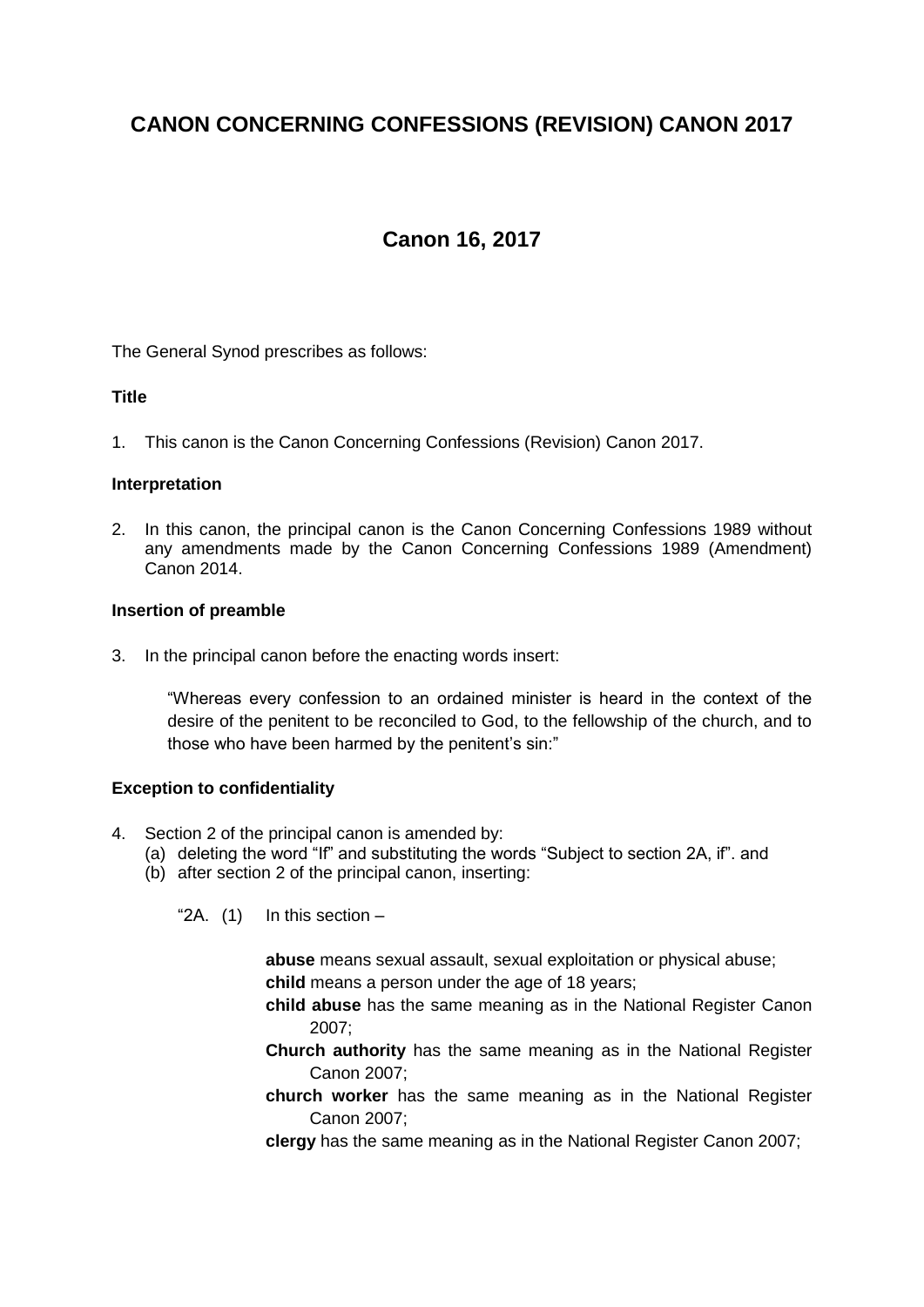- **Director of Professional Standards** has the same meaning as in the National Register Canon 2007;
- **grave offence** means conduct that amounts to a criminal offence against the laws of the Commonwealth, a State or Territory, or another country which is equivalent to a criminal offence of the Commonwealth, a State or Territory involving child abuse:

**ordained minister** has the same meaning as **clergy**;

- **penitent** means a person who makes a confession to an ordained minister;
- **police** means the Australian Federal Police or the police service of a State or Territory of Australia;
- (2) Subject to subsection (3), where a penitent confesses to an ordained minister that he or she has or may have committed a grave offence, that ordained minister is obliged to keep confidential the grave offence so confessed only if he or she is reasonably satisfied that the penitent has reported the grave offence to the police and, if the person is a church worker or a member of the clergy, to the Director of Professional Standards or other relevant Church authority.
- (3) An ordained minister to whom a penitent has confessed that he or she has or may have committed a grave offence may, for the purpose of obtaining advice as to whether that conduct constitutes a grave offence, reveal the nature of that confession to a person nominated by the bishop of the diocese for the purpose of giving that advice.
- (4) It is a defence to a charge of breach of discipline or any offence brought against an ordained minister arising from his or her disclosure to any person of conduct confessed by a penitent that did not constitute a grave offence, that the ordained minister believed in good faith and on reasonable grounds that the conduct may have constituted a grave offence.

# **Order and good government**

5. The provisions of this canon affect the order and good government of this Church within a diocese and shall not come into force in a diocese unless and until the diocese adopts the principal canon and this canon by ordinance.

# **Repeal**

6. The Canon Concerning Confessions 1989 (Amendment) Canon 2014 is repealed.